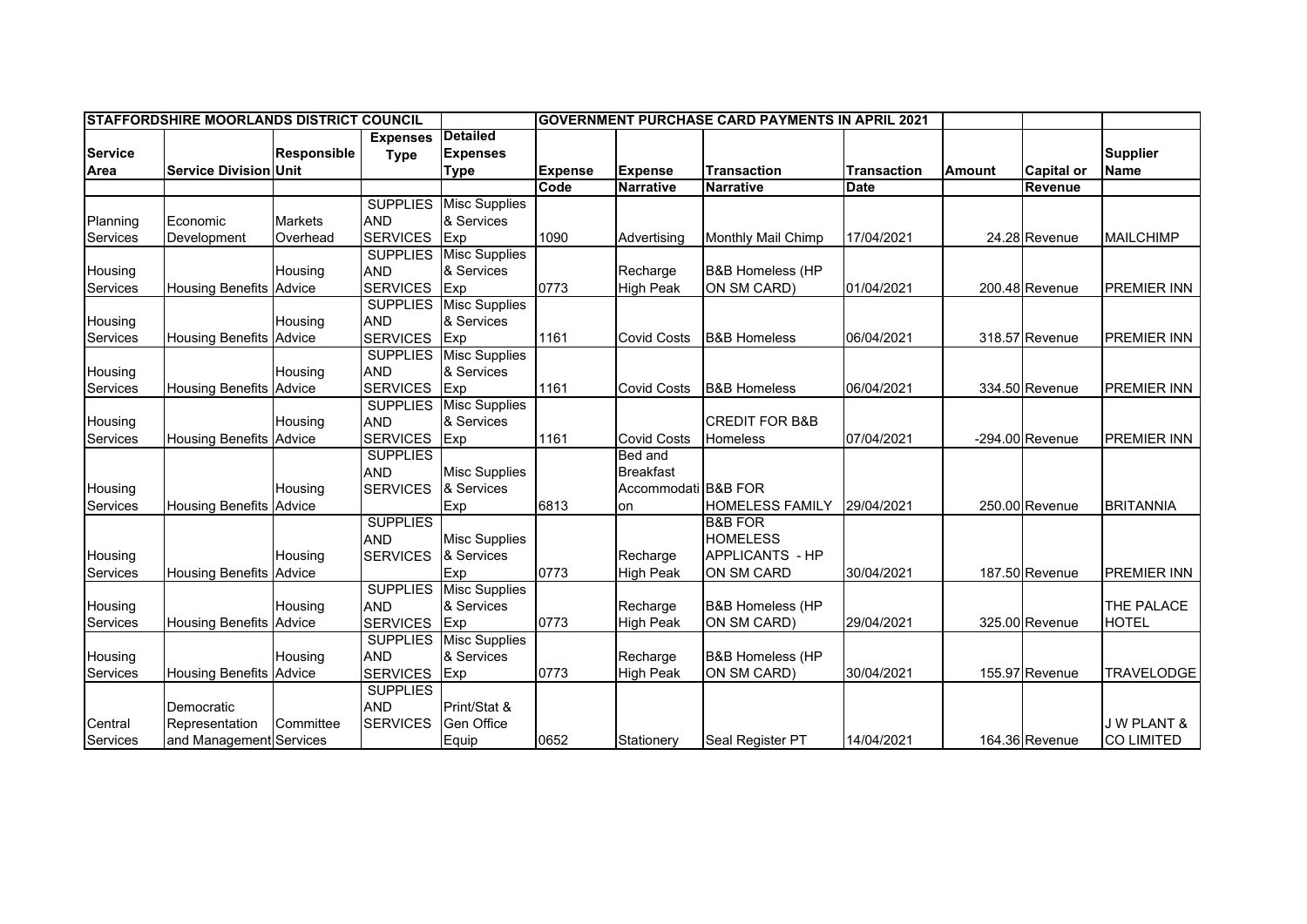| <b>AND</b><br><b>Misc Supplies</b><br>(Underground                                                                                |                               |
|-----------------------------------------------------------------------------------------------------------------------------------|-------------------------------|
|                                                                                                                                   |                               |
| <b>SERVICES</b><br>& Services<br>Recharge<br>Utilities)1900?)1900/0<br>Central<br>Corporate<br>Corporate                          | <b>RADIODETEC</b>             |
| 0773<br>Exp<br><b>High Peak</b><br>500<br>22/04/2021<br>1378.88 Revenue<br><b>Services</b><br>Management<br>Finance               | <b>TION LTD</b>               |
| <b>LONG SERVICE</b><br>Indirect                                                                                                   |                               |
| Long Service<br>AWARD FOR an<br>Central<br>Corporate<br>EMPLOYEE employee                                                         | <b>LAKELAND.LI</b>            |
| 0097<br>12/04/2021<br>Services<br>Personnel<br>Awards<br>employee (50%)<br>Management<br>S<br>expenses                            | 50.00 Revenue<br><b>MITED</b> |
| <b>SUPPLIES</b><br><b>LONG SERVICE</b><br><b>Misc Supplies</b>                                                                    |                               |
| <b>AND</b><br>& Services<br>AWARD FOR an<br>Central<br>Recharge<br>Corporate                                                      | <b>LAKELAND.LI</b>            |
| 0773<br>Services<br>Personnel<br>Management<br><b>SERVICES</b><br><b>High Peak</b><br>employee (50%)<br>12/04/2021<br>Exp         | <b>MITED</b><br>50.00 Revenue |
| Environment                                                                                                                       |                               |
| <b>MEMBERSHIP FEE</b><br>al and<br>EMPLOYEE Indirect                                                                              | <b>PAYPAL</b>                 |
| Regulatory<br>Environmental<br>Env Health -<br>Professional<br>FOR an employee<br>S<br>employee                                   | <b>ENVIRONMEN</b>             |
| Services<br>Health<br>Admin<br>0006<br>(50%)<br>14/04/2021<br>162.50 Revenue<br>Fees<br>expenses                                  |                               |
| <b>SUPPLIES</b><br>Environment                                                                                                    |                               |
| al and<br><b>AND</b><br><b>Misc Supplies</b><br><b>MEMBERSHIP FEE</b>                                                             | <b>PAYPAL</b>                 |
| Regulatory<br>Environmental<br>Env Health -<br><b>SERVICES</b><br>& Services<br>Recharge<br>FOR an employee                       | <b>ENVIRONMEN</b>             |
| Admin<br>0773<br>(50%)<br>Services<br>Health<br><b>High Peak</b><br>14/04/2021<br>162.50 Revenue<br>Exp                           |                               |
| <b>SUPPLIES</b><br><b>MEMBERSHIP FEE</b><br><b>Misc Supplies</b>                                                                  |                               |
| <b>AND</b><br>Development<br>Development<br>& Services<br>Recharge<br>FOR an employee<br>Planning                                 | <b>ROYAL TOWN</b>             |
| 0773<br>Control<br>Control<br><b>SERVICES</b><br><b>High Peak</b><br>157.50 Revenue<br>Services<br>(50%)<br>15/04/2021<br>Exp     | <b>PLANNING</b>               |
|                                                                                                                                   |                               |
| <b>EMPLOYEE</b>                                                                                                                   |                               |
| Indirect<br><b>MEMBERSHIP FEE</b><br>S                                                                                            |                               |
| Corporate<br>FOR an employee<br>Central<br>Corporate<br>employee<br>Professional                                                  | WWW.IRRV.O<br>RG.UK           |
| (50%)<br>Policy<br>0006<br>28/04/2021<br>Services<br>Management<br>Fees<br>expenses<br><b>MEMBERSHIP FEE</b>                      | 90.00 Revenue                 |
| <b>SUPPLIES</b><br><b>Misc Supplies</b>                                                                                           |                               |
| Central<br>Corporate<br><b>AND</b><br>& Services<br>Recharge<br>FOR an employee<br>Corporate                                      | WWW.IRRV.O                    |
| 0773<br><b>SERVICES</b><br>Services<br>Policy<br><b>High Peak</b><br>(50%)<br>28/04/2021<br>Management<br>Exp                     | 90.00 Revenue<br>RG.UK        |
| <b>SUPPLIES</b>                                                                                                                   |                               |
| <b>AND</b><br><b>MONTHLY</b><br>Central<br>Corporate                                                                              | <b>ADOBE</b>                  |
| 0690<br><b>SERVICES</b><br>PAYMENT(50%)<br>11/04/2021<br><b>Services</b><br>Media<br><b>Services</b><br>Management<br>Photography | <b>STOCK</b><br>10.00 Revenue |
| <b>SUPPLIES</b>                                                                                                                   |                               |
| <b>Misc Supplies</b><br><b>AND</b>                                                                                                | <b>ADOBE</b>                  |
| <b>MONTHLY</b><br>Central<br>Recharge<br>Corporate<br><b>SERVICES</b><br>& Services                                               |                               |
| 0773<br><b>High Peak</b><br>PAYMENT(50%)<br>Services<br>Media<br>Exp<br>11/04/2021<br>Management                                  | <b>STOCK</b><br>9.99 Revenue  |
| <b>SUPPLIES</b>                                                                                                                   |                               |
| <b>AND</b>                                                                                                                        |                               |
| <b>SERVICES</b><br><b>BACKUP CLEANING</b><br>Communicatio                                                                         |                               |
| ns &<br><b>TAPES-</b><br>Central<br>Corporate<br>Hardware-                                                                        | <b>BUYITDIRECT</b>            |
| <b>IT Services</b><br>Computing<br>0845<br>NORTHGATE (50%)<br>16/04/2021<br>Services<br>Management<br>Misc                        | <b>COUK</b><br>52.56 Revenue  |